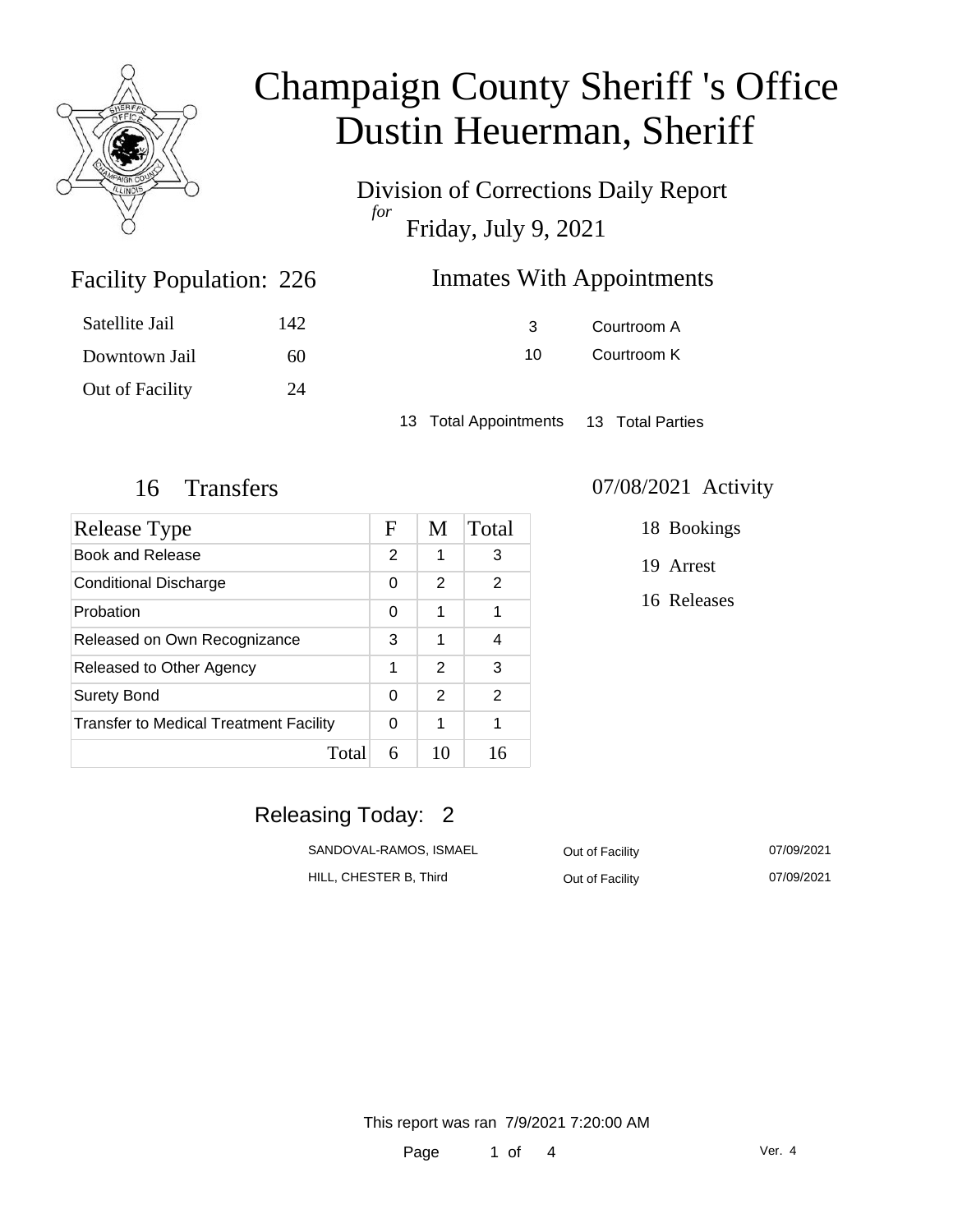

Division of Corrections Daily Report *for* Friday, July 9, 2021

#### Custody Status Count

- Civil Other 1
- Electronic Home Dentention 23
	- Felony Arraignment 10
		- Felony Other 5
	- Felony Pre-Sentence 4
		- Felony Pre-Trial 129
	- Felony Sentenced CCSO 9
	- Felony Sentenced IDOC 13
		- Hold Other 2
		- Hold Sentenced CCCC 1
	- Misdemeanor Arraignment 2
		- Misdemeanor Other 1
		- Misdemeanor Pre-Trial 7
- Misdemeanor Sentenced CCSO 1
	- Petition to Revoke 4
	- Remanded to DHS 12
	- Traffic Sentenced CCSO 2
		- Total 226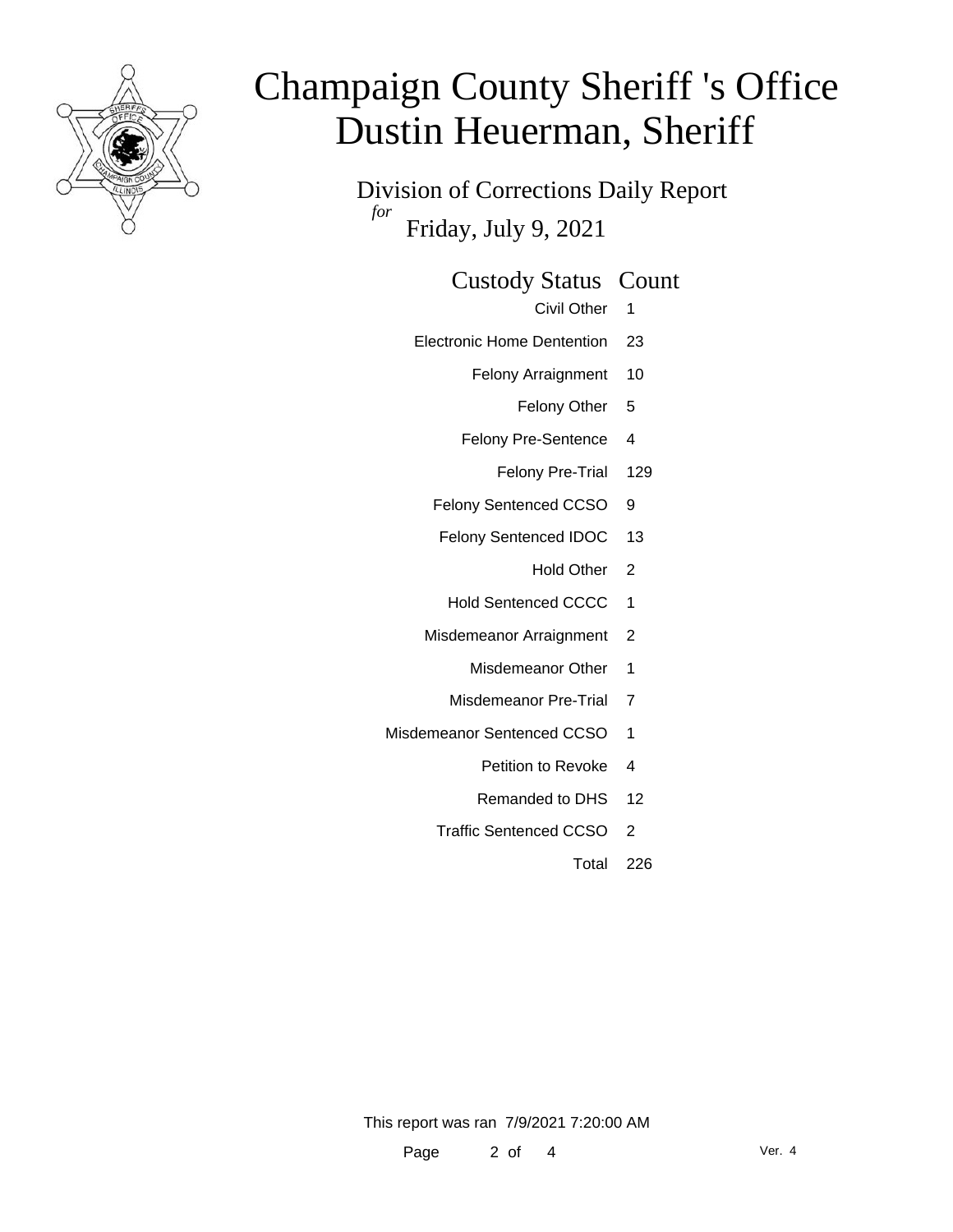

Division of Corrections Daily Report *for* Friday, July 9, 2021

### Inmates With Appointments

| Jailing Party Name                   | Location    | Number of Records / Node |
|--------------------------------------|-------------|--------------------------|
| <b>BLOUNT, LINITRA LINEA</b>         | Courtroom K | 1 / Satellite Jail       |
| <b>CRANDALL, CHRISTOPHER MICHAEL</b> | Courtroom K | 1 / Satellite Jail       |
| FERGUSON, CHRISTOPHER JERMAINE       | Courtroom K | 1 / Satellite Jail       |
| <b>GRANT, KENNETH DEMARIO</b>        | Courtroom K | 1 / Satellite Jail       |
| <b>JAMES, DERISE ANTONIA</b>         | Courtroom A | 1 / Satellite Jail       |
| JEFFERSON, NORMAN GENE, Junior       | Courtroom K | 1 / Satellite Jail       |
| JONES, GLENN CLAYTON                 | Courtroom A | 1 / Satellite Jail       |
| KEEGAN, AMANDA MARIE                 | Courtroom A | 1 / Satellite Jail       |
| LINDSEY, PATRICIA DOMINIQUE          | Courtroom K | 1 / Satellite Jail       |
| OVERMAN, ZACHARY WILLIAM             | Courtroom K | 1 / Satellite Jail       |
| ROBINSON, JACOBE JAMES               | Courtroom K | 1 / Satellite Jail       |
| ROHR, ROBERT                         | Courtroom K | 1 / Satellite Jail       |
| TAYLOR, STANLEY JAMES                | Courtroom K | 1 / Satellite Jail       |

### **Transfers**

| BAKER, TIA MARIE              | <b>Book and Release</b>                       | Out of Facility |
|-------------------------------|-----------------------------------------------|-----------------|
| <b>BETTS, SHAMAR NICHOLAS</b> | Released to Other Agency                      | Downtown Jail   |
| CLARK, ZACHARY LEE            | Released on Own Recognizance                  | Satellite Jail  |
| COFFEY, FREDRICK LOUIS        | <b>Surety Bond</b>                            | Satellite Jail  |
| DIAL, CLAYTON COLE            | <b>Transfer to Medical Treatment Facility</b> | Satellite Jail  |
| EDWARDS, SCOTT                | Released to Other Agency                      | Satellite Jail  |
| ELKINS, KESHONNDA TAMIA       | Book and Release                              | Out of Facility |
| HUBBARD, REBEKIAH DIONA       | Released on Own Recognizance                  | Satellite Jail  |
| JAMES, ANDREW CORNELIOUS      | Released on Own Recognizance                  | Satellite Jail  |
| LYONS, JOE QUNICY             | <b>Conditional Discharge</b>                  | Satellite Jail  |
| MCCAULEY, TIMOTHY WILLIAM     | Book and Release                              | Out of Facility |
|                               |                                               |                 |

This report was ran 7/9/2021 7:20:00 AM